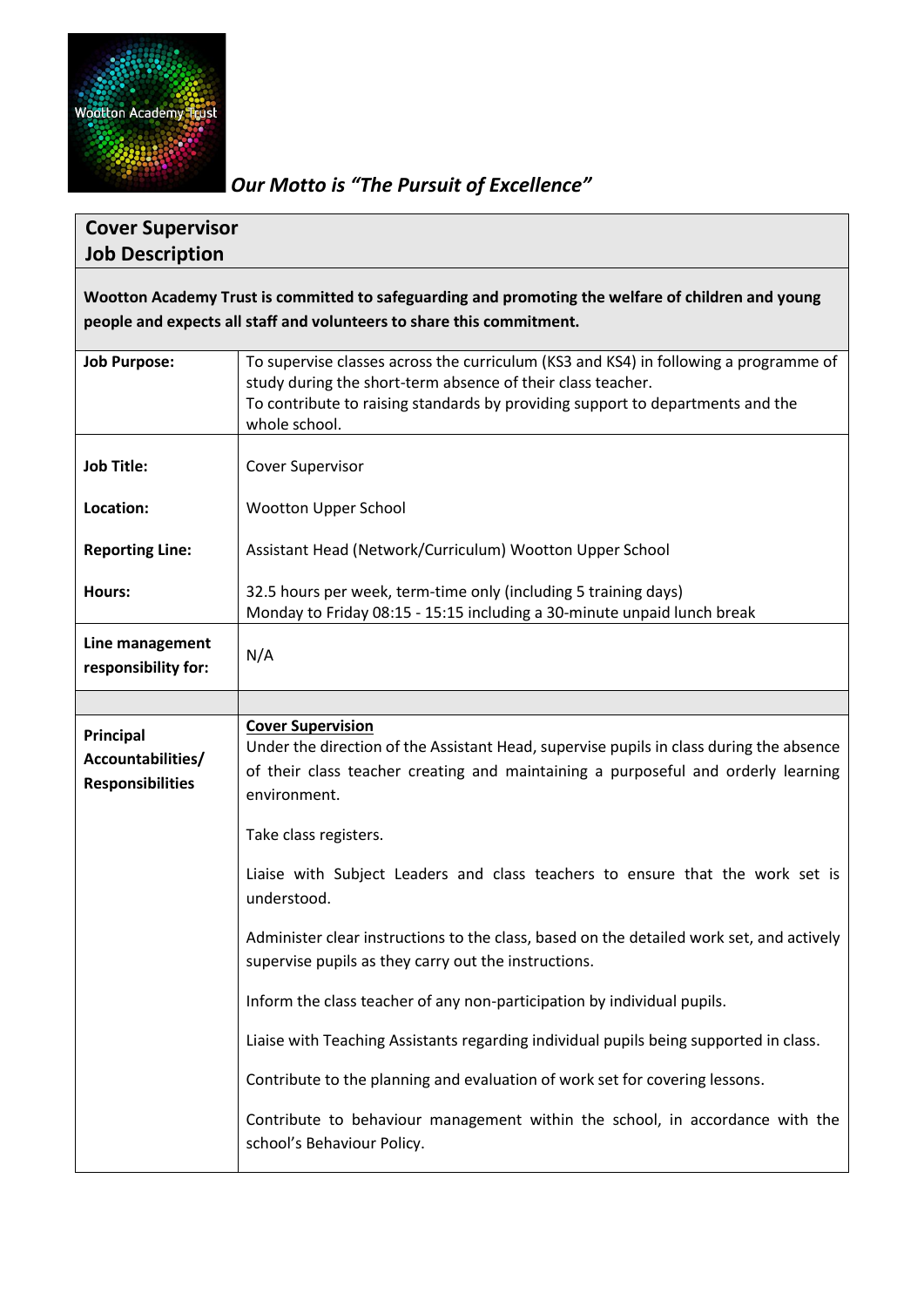| <b>Support for the School</b>                                                                                                                                                                                               |
|-----------------------------------------------------------------------------------------------------------------------------------------------------------------------------------------------------------------------------|
| Be aware of and comply with policies and procedures related to child protection and<br>safeguarding, health and safety, security, confidentiality and data protection,<br>reporting all concerns to the appropriate person. |
| Be aware of and support differences to ensure all pupils have equal access to<br>opportunities in order to learn and develop                                                                                                |
| Contribute to the aims and ethos of the school.                                                                                                                                                                             |
| Work with and support the Pastoral Support Officers when not covering lessons.                                                                                                                                              |
| Develop and maintain effective working relationships with other staff and parents/<br>carers.                                                                                                                               |
| Attend and actively participate in relevant meetings as required.                                                                                                                                                           |
| Participate in training and other learning opportunities as required.                                                                                                                                                       |
| Contribute to and participate in school events and activities.                                                                                                                                                              |
| Contribute to the maintenance of a safe and healthy environment.                                                                                                                                                            |
| <b>Other</b>                                                                                                                                                                                                                |
| Support departments and the whole school with the preparation of resources.                                                                                                                                                 |
| Contribute to the life of the school including the delivery of enrichment sessions as<br>necessary.                                                                                                                         |
| Supporting Inclusion Work in the school's inclusion facility to support pupils with<br>special needs.                                                                                                                       |
| Undertake lunchtime duty as directed by the Assistant Head.                                                                                                                                                                 |
| To invigilate examinations on those occasions where there is no allocation of cover<br>supervisor duties.                                                                                                                   |
| To assist in the general efficient operation of the school, including providing cover for<br>other support staff where necessary and as directed by the Assistant Head.                                                     |
| To carry out general administration tasks including photocopying, filing, shredding,<br>data input and preparing display boards when required.                                                                              |

## **Other General Responsibilities:**

- 1. To ensure a duty of care at all times to safeguard and promote the welfare of all pupils.
- 2. Whilst every effort has been made to explain the main duties and responsibilities of the post, each individual task undertaken may not be identified.
- 3. Employees will be expected to comply with any reasonable request from management to undertake work of a similar level that is not specified in this job description.
- 4. Employees are expected to be courteous to colleagues and provide a welcoming environment to visitors and telephone callers.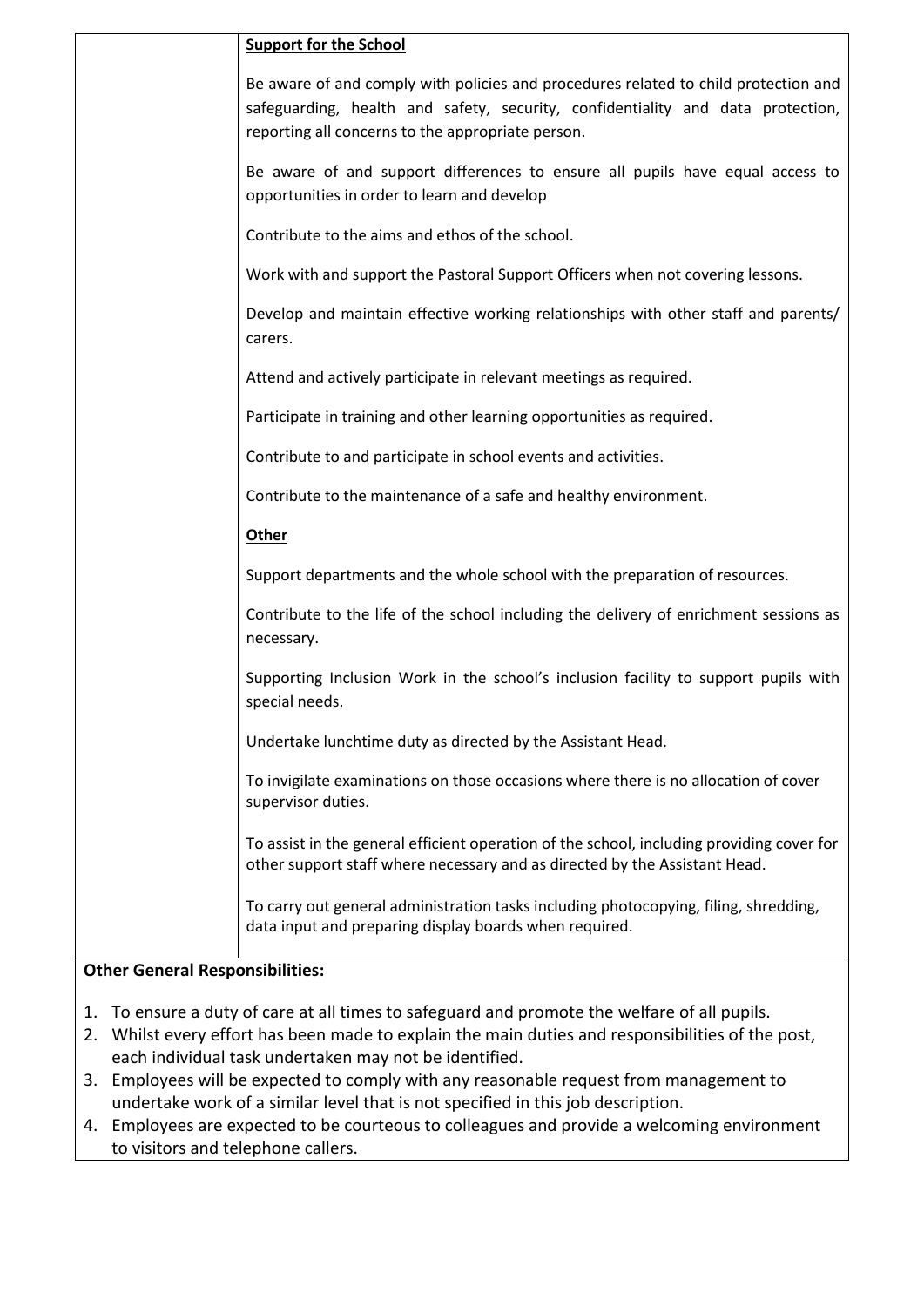The Trust will endeavour to make any necessary reasonable adjustments to the job and the working environment to enable access to employment opportunities for disabled job applicants or continued employment for any employee who develops a disabling condition.

**The post holder may be required from time to time to undertake other duties within the school as may be reasonably expected, without changing the general character of the duties or the level of responsibility.**

**The job description will be reviewed through the appraisal process.**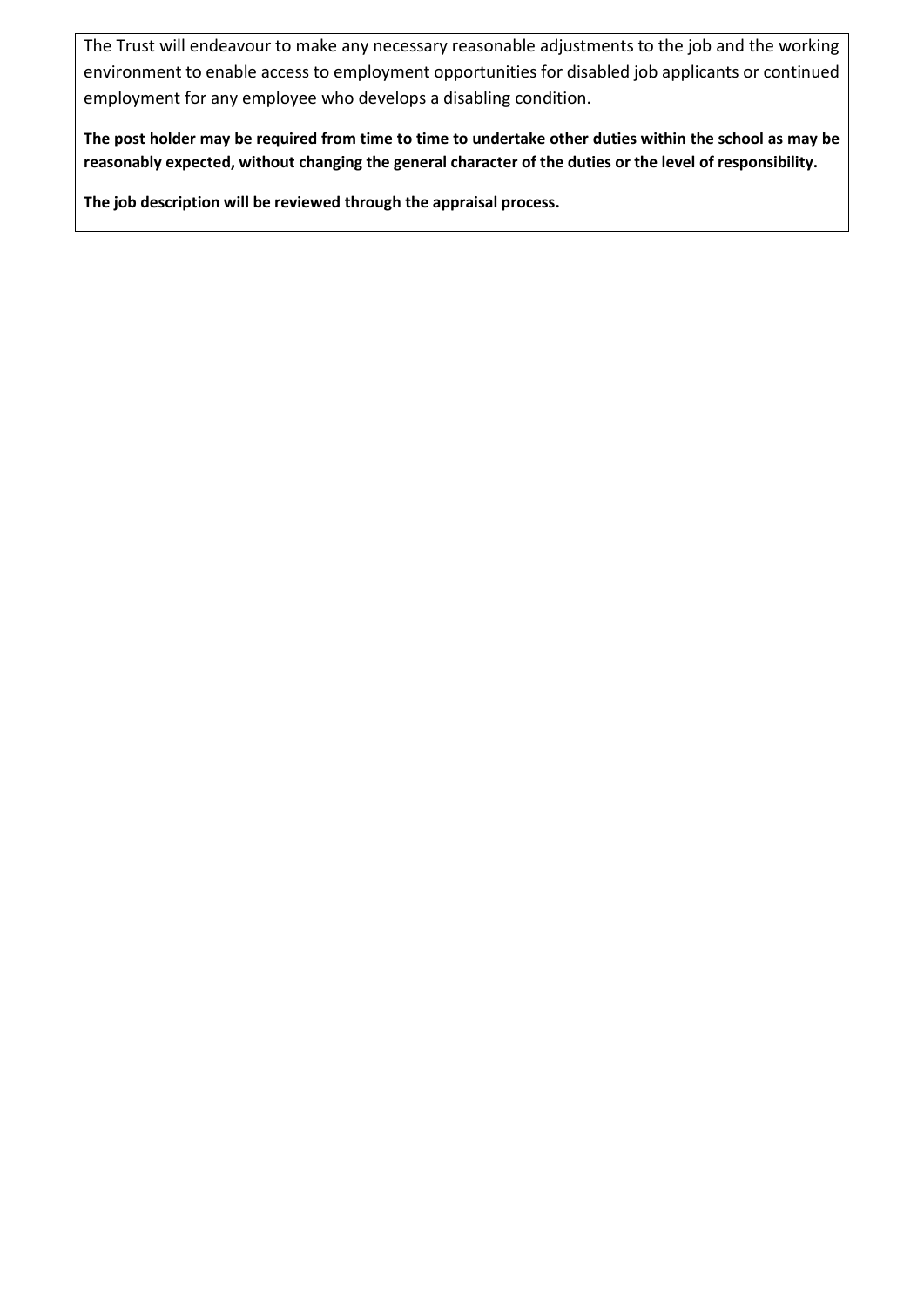

## *Our Motto is "The Pursuit of Excellence"*

| <b>Cover Supervisor</b>                   |                                                                                                                                                                                                                                                                                                                                                                                                                                                                                                                                                                                                                                                                                                                          |                                                                                                                                                              |  |  |
|-------------------------------------------|--------------------------------------------------------------------------------------------------------------------------------------------------------------------------------------------------------------------------------------------------------------------------------------------------------------------------------------------------------------------------------------------------------------------------------------------------------------------------------------------------------------------------------------------------------------------------------------------------------------------------------------------------------------------------------------------------------------------------|--------------------------------------------------------------------------------------------------------------------------------------------------------------|--|--|
| <b>Person Specification</b>               |                                                                                                                                                                                                                                                                                                                                                                                                                                                                                                                                                                                                                                                                                                                          |                                                                                                                                                              |  |  |
|                                           | <b>Essential Criteria</b>                                                                                                                                                                                                                                                                                                                                                                                                                                                                                                                                                                                                                                                                                                | <b>Desirable Criteria</b>                                                                                                                                    |  |  |
| <b>Qualifications</b>                     | Educated to GCSE Level with 5 passes<br>C+/4+ including English and Maths                                                                                                                                                                                                                                                                                                                                                                                                                                                                                                                                                                                                                                                | <b>Teaching Assistant Qualification</b><br>First Aid at Work qualification<br>Evidence of further education and training<br>particularly in a school setting |  |  |
| <b>Experience</b>                         | Experience of working in a school<br>environment within a classroom setting<br>Experience of managing and engaging<br>groups of young people to learn.                                                                                                                                                                                                                                                                                                                                                                                                                                                                                                                                                                   | Experience of working with young people with<br>additional needs or behavioural and<br>emotional issues.                                                     |  |  |
| Knowledge &<br><b>Skills</b>              | Ability to manager pupils in a classroom<br>situation to promote learning<br>A high level of organisational ability<br>Possesses good interpersonal skills, with<br>the ability to communicate effectively<br>verbally and in writing with both staff and<br>pupils<br>Have an authoritative and confident<br>manner and be able to remain calm in<br>difficult situations and influence behaviour<br>of pupils positively<br>Ability to work independently and as part<br>of a team.<br>Sound knowledge of Information<br>Technology and current issues in this area,<br>including the use of ICT in effective<br>teaching and learning.<br>Have an understanding of the educational<br>system and current developments | Demonstrate a knowledge and understanding<br>of behaviour management strategies and<br>application of these.                                                 |  |  |
| Personal<br>competencies<br>and qualities | Ability to learn quickly and have a flexible/<br>adaptable approach with a willingness to                                                                                                                                                                                                                                                                                                                                                                                                                                                                                                                                                                                                                                |                                                                                                                                                              |  |  |